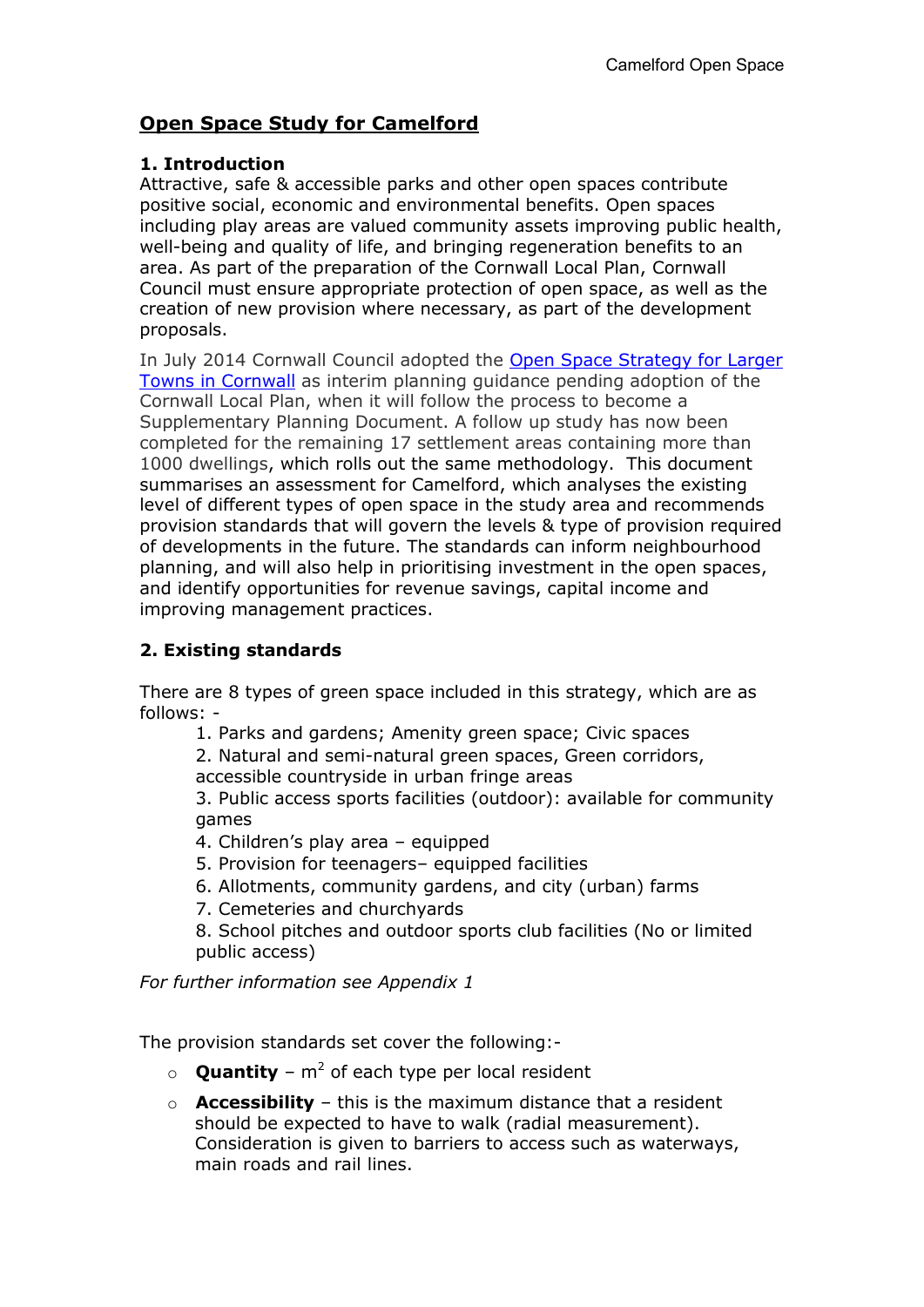o **Quality** – derived from a quality audit to influence both the management of open spaces, as well as the type and level of provision & features required on new or enhanced spaces.

### **3. Existing provision**

All spaces as described were identified and mapped – see *Map1 [A3]*.

Minimum sizes apply, which in most cases is  $1000m^2$ . The existing level of provision as shown in table 1 (column 2) provides a comparable value by dividing the total area of each type by the existing population (estimated at 3,008), which is then compared with the averages for Cornwall's 16 larger town areas and the 17 smaller settlements (column 3).

The key observations of the existing provision as shown in table 1 are as follows:-

- x **The level of parks & amenity (type 1 open space) per person is significantly lower** than the average, whilst distribution is adequate.
- **The level of natural open space (2) is very low**, even in comparison to many of the larger inland towns. To some degree the public right of way network will compensate, especially on popular routes such as those alongside the River Camel, but as private land it is not deemed open space, unless the entire space is freely accessible.
- $\bullet$  Although there are no spaces classed as public outdoor sports (3), when combined (public (3) and new information for private sports space (8)) the level appears exceptionally high, which is a change from previously reported, and is mostly as a result of the inclusion of the nearby golf course. **An analysis of sports pitches alone indicates a level above average.**
- x **Lower than average level of children's play** (4)
- x **Slightly lower level youth provision** (5).
- x **Exceptionally high level of allotment (6) provision**. The long term security of the current provision is a concern, which needs to be addressed.

The very low levels of types 1, 2 & 3 open spaces results in a particularly low level of the ordinary sorts of open space for which standards are typically set. Of the 33 larger towns and settlements, so far studied only one (St Columb Major) had less provision per head of population.

The table also proposes future quantity standards for the area as a whole (column 4), based upon an estimated increased population of 3,813 (by 2030) and associated spatial contributions required from future developments (column 6).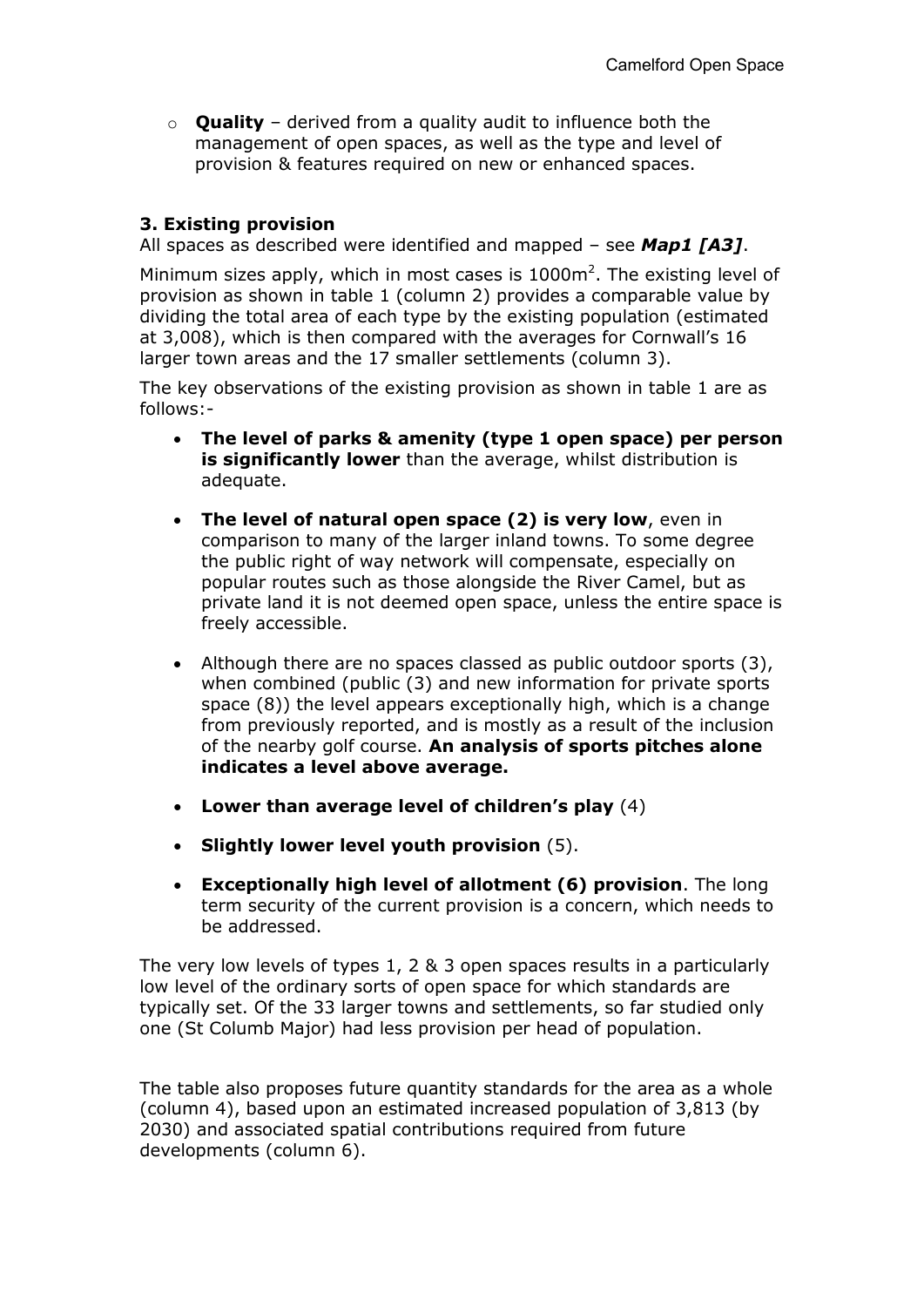| Table 1. Existing & proposed provision of all open space in |  |  |  |
|-------------------------------------------------------------|--|--|--|
| <b>Camelford</b>                                            |  |  |  |

| <b>Typology</b>                        | <b>Existing</b><br>provision<br>(m <sup>2</sup> /<br>person) | <b>Average</b><br>/median for<br>smaller<br>Cornish<br>settlements<br>-m <sup>2</sup> /person | <b>Future</b><br>quantity<br>provision<br>standard<br>$m^2$ /person | <b>Existing</b><br>requirement<br>based upon<br>distribution | <b>Minimum</b><br>quantity<br>needed for<br>new housing<br>(m <sup>2</sup> per<br>dwelling) |
|----------------------------------------|--------------------------------------------------------------|-----------------------------------------------------------------------------------------------|---------------------------------------------------------------------|--------------------------------------------------------------|---------------------------------------------------------------------------------------------|
| 1. Parks,<br>amenity                   | 3.58                                                         | 6.46                                                                                          | 7.65                                                                | Tregoodwell                                                  | 17.65                                                                                       |
| 2. Natural space                       | 3.01                                                         | 40.00<br>(median)<br>$(79.77 =$<br>average)                                                   | 8.67                                                                | South &<br>dependent on<br>development                       | 19.94                                                                                       |
| 3. Public sport                        | 0.00                                                         | 2.80                                                                                          | $12.3 - ty8$                                                        | <b>NA</b>                                                    | 0                                                                                           |
| 4. Children's<br><b>Equipped Play</b>  | 0.42                                                         | 0.63                                                                                          | 0.70                                                                | Tregoodwell.<br>East of A39.                                 | 1.61                                                                                        |
| 5. Teen<br>provision                   | 0.14                                                         | 0.19                                                                                          | 0.25                                                                | Good access to<br>central location                           | 0.58                                                                                        |
| <b>6. Allotments</b>                   | 4.84                                                         | 1.17                                                                                          | 4.33                                                                | <b>NA</b>                                                    | 1.51                                                                                        |
| <b>7. Cemeteries</b>                   | 0.29                                                         | 3.93                                                                                          | Assumes no increase within<br>town boundary                         |                                                              |                                                                                             |
| 8. School<br>pitches & clubs           | 152.83                                                       | 28.41                                                                                         | Requires increased availability<br>to community.                    |                                                              |                                                                                             |
| <b>Total</b>                           | 165.12                                                       | 83.59                                                                                         |                                                                     |                                                              |                                                                                             |
| Total for $1 - 6$<br>(standards apply) | 11.99                                                        | 51.26                                                                                         |                                                                     |                                                              | 41.29                                                                                       |

## **4. Community consultation**

Consultations on open space provision were included with the Core Strategy Surveys (Jan 2012) and a countywide survey was undertaken through the Cornwall Conversation later in the same year. The feedback has contributed to the understanding of future needs. In line with the studies undertaken elsewhere in the county, local stakeholder consultation forms an important component of the evaluation. This allows the incorporation of a level of technical detail not possible with general public consultation, whilst ensuring the feedback can be fed directly into the conclusions and standards setting. These consultations have now been carried out with Cornwall Council's divisional members and the relevant parish councils. Priorities include:-

- Camelford skate park
- Community Orchard
- Enfield Park

An assessment of sports pitch provision in 2009 was based upon consultations with sports clubs, schools and other leisure stakeholders on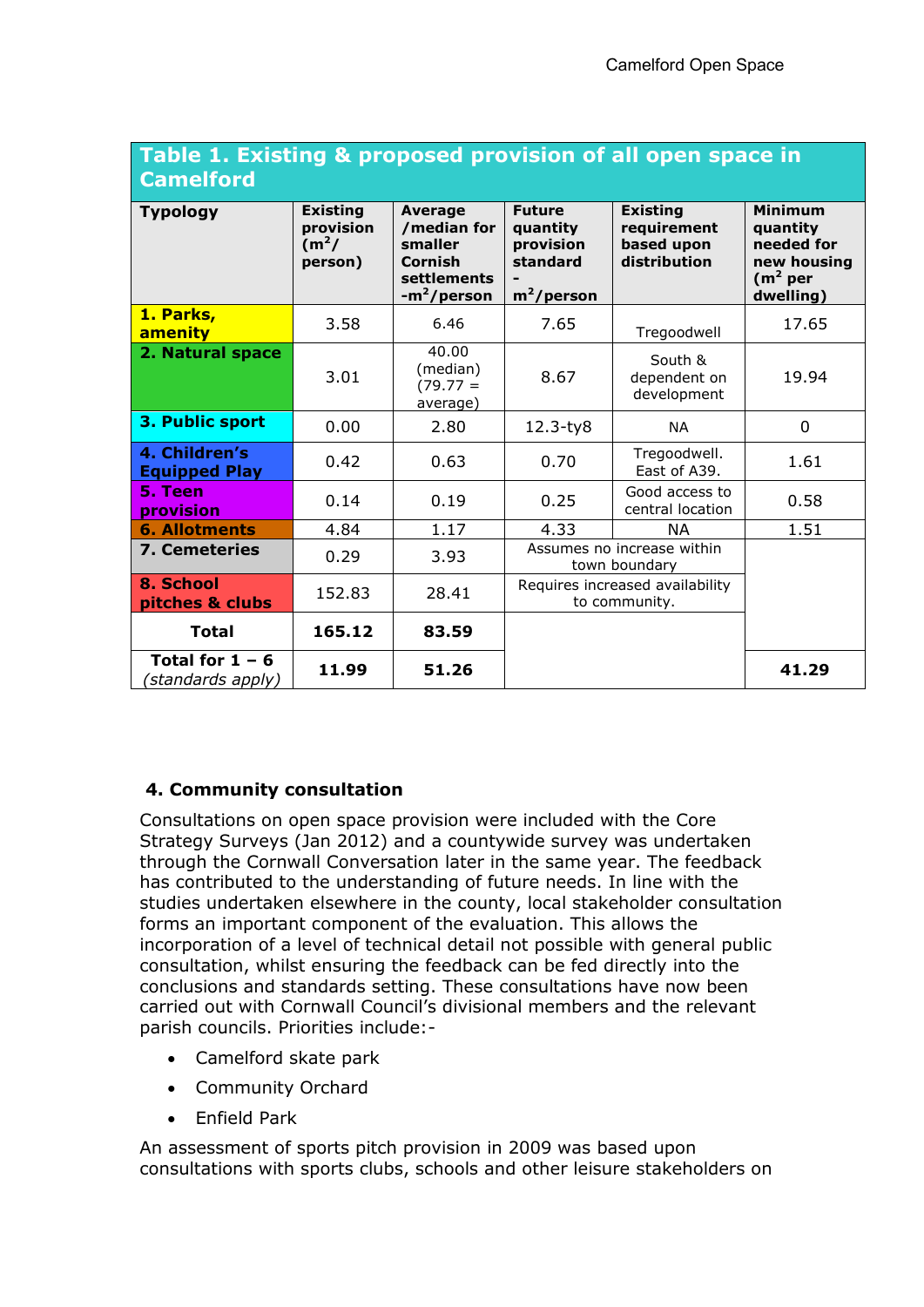current trends in demand. It predicted shortfalls in some sports and recommended improvements to increase capacity and an increased community use of pitches on education sites. It proposed varying standards for each of the community network areas, but remains unadopted due to subsequent revisions to the methodology required by Sport England. Due to the age and status of the data a single generic quantity standard is proposed for all settlement areas exceeding 1000 dwellings. This is based upon the average standard for grass playing pitches by 2009 demand, which equates to  $12.3m<sup>2</sup>$  per person. A review of the playing pitch study is proposed in the future. Any new conclusions will be fed into the open space standards when available.

## **5. Accessibility & quality provision**

Accessibility and quality provision standards (as defined in sect 2) were adopted for the larger towns (see table 2), using a hierarchy that relates to the strategic significance of the space – i.e. the size of community the open space would potentially serve. Further evaluation with consultation is needed to determine if this is still applicable & realistic at this scale of settlement. This aligns with the Council's method of determining the risk and level of service standards for its own environmental assets, and can be defined as follows:-

- x *Regional significant* sites are usually the largest or contain the best facilities, and will attract visitors from other towns and communities well outside of the area.
- x *Town/parish significant* sites have strategic importance within the area and contain sufficient facility to potentially attract visitors from outside the immediate community.
- x *Neighbourhood 1* sites have local importance and contain sufficient provision to meet the needs of the local community, whilst *Neighbourhood 2* sites are the least equipped or most basic amenity, and merely serve residents from the immediate area.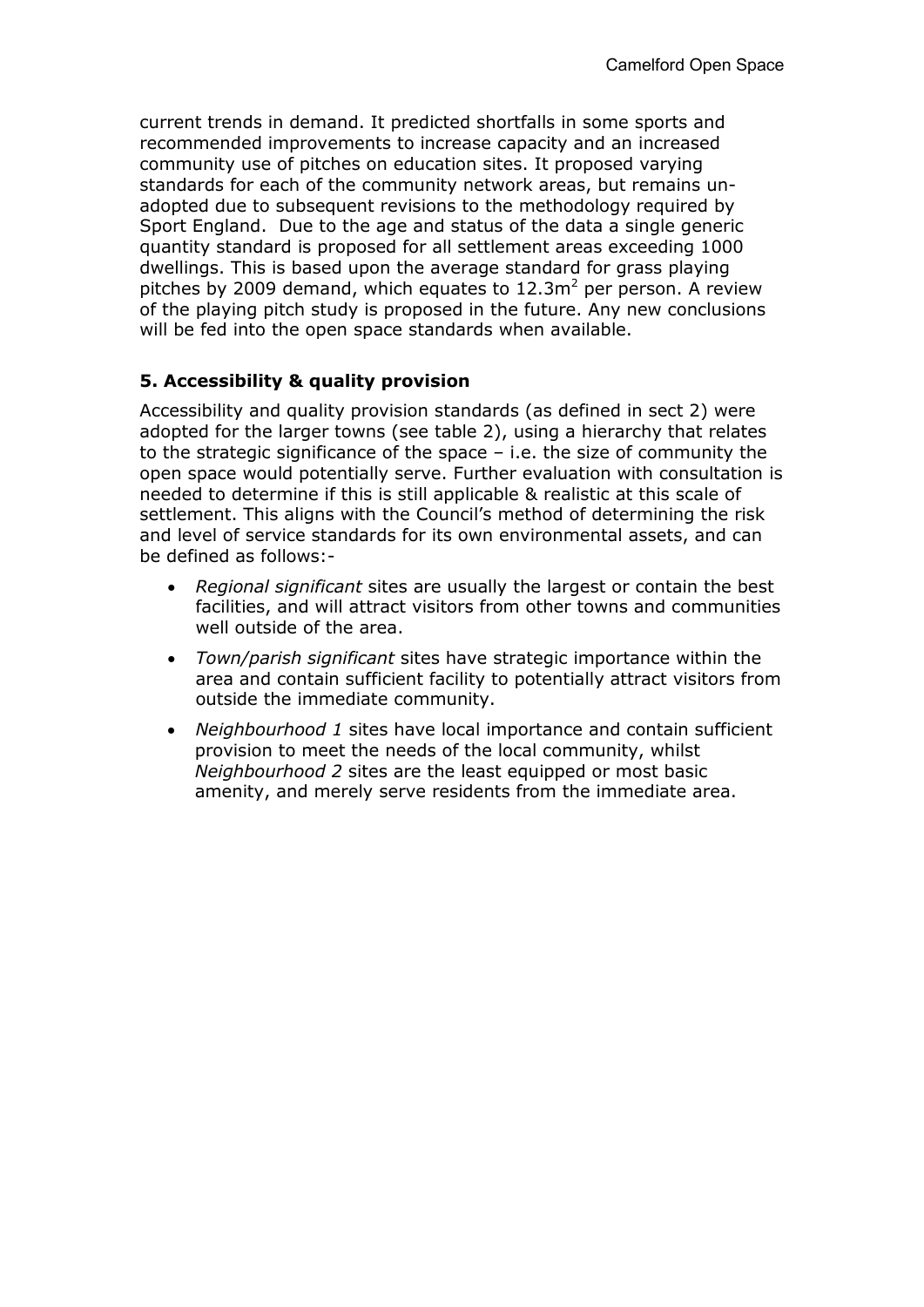| towns in Cornwall.                            |                                                                                               |                                                                                                                 |                            |                             |                                  |
|-----------------------------------------------|-----------------------------------------------------------------------------------------------|-----------------------------------------------------------------------------------------------------------------|----------------------------|-----------------------------|----------------------------------|
| <b>Type of open space</b>                     | Proposed accessibility standard ('as crow flies')<br>depending on open space hierarchy<br>Min |                                                                                                                 |                            |                             |                                  |
|                                               | <b>Regional</b><br>significant                                                                | <b>Town</b><br>significant                                                                                      | <b>Neighbour</b><br>-hood1 | <b>Neighbour</b><br>-hood 2 | size<br>new<br>(m <sup>2</sup> ) |
| 1. Parks, amenity                             | 1000m                                                                                         | 800 <sub>m</sub>                                                                                                | 600m                       | 400m                        | 1000                             |
| 2. Natural space                              | 1400m                                                                                         | 1100m                                                                                                           | 800m                       | 600m                        | 1000                             |
| 3. Public sport                               | No limit                                                                                      | No limit                                                                                                        | 960m                       | NА                          | 10000<br>(1Ha)                   |
| 4. Children's Equipped<br><b>Play</b>         | 1000m                                                                                         | 750m                                                                                                            | 600m                       | 450 <sub>m</sub>            | 500                              |
| 'Playable space' of any of the<br>above types |                                                                                               | All housing to be no further than 330m<br>from at least one open space suitable<br>for children's informal play |                            |                             | 500                              |
| <b>5. Teen provision</b>                      | 1200m                                                                                         | 1000m                                                                                                           | 800m                       | 620m                        | 500                              |
| <b>6. Allotments</b>                          | ΝA                                                                                            | No limit                                                                                                        | 800m                       | NА                          | 2500                             |
| <b>Proposed quality</b><br>standard           | Excellent                                                                                     | Good                                                                                                            | Fair/good                  | Fair                        |                                  |

## **Table 2. Adopted open space provision standards for larger towns in Cornwall.**

An appraisal of the accessibility of equipped play areas (4) indicates that most residents have access to one of the existing facilities, and investment should be prioritised in improving these facilities – see *(Map2 [A4])*. The A390 represents a significant barrier to access for children, and new development to the east of the road might be required to supplement the type 4 standards to deliver a usable facility that is safe to access. Alternatively the safety of road crossing points should be investigated.

#### **6. Design principles for new open space as part of developments**

The standards in table 1 will apply to Camelford as a whole, new development should be assessed for its proportional impact and the onsite requirement based on local future needs. In some cases new provision may not be viable or necessary within the development boundary, but an improvement in quality will be needed to mitigate for the additional population. Developments will be required to meet their share of the costs with off-site contributions (through Section 106 or Community Infrastructure Levy (CIL) payment), which will be required for investment in local open space improvements, such as play enhancements.

Further investment through local partnerships will be required to supplement the increases required in parks & amenity, natural space children's play and teenage provision.

The green infrastructure network, of which open space is a part, should be designed at the outset, and where possible should promote sustainable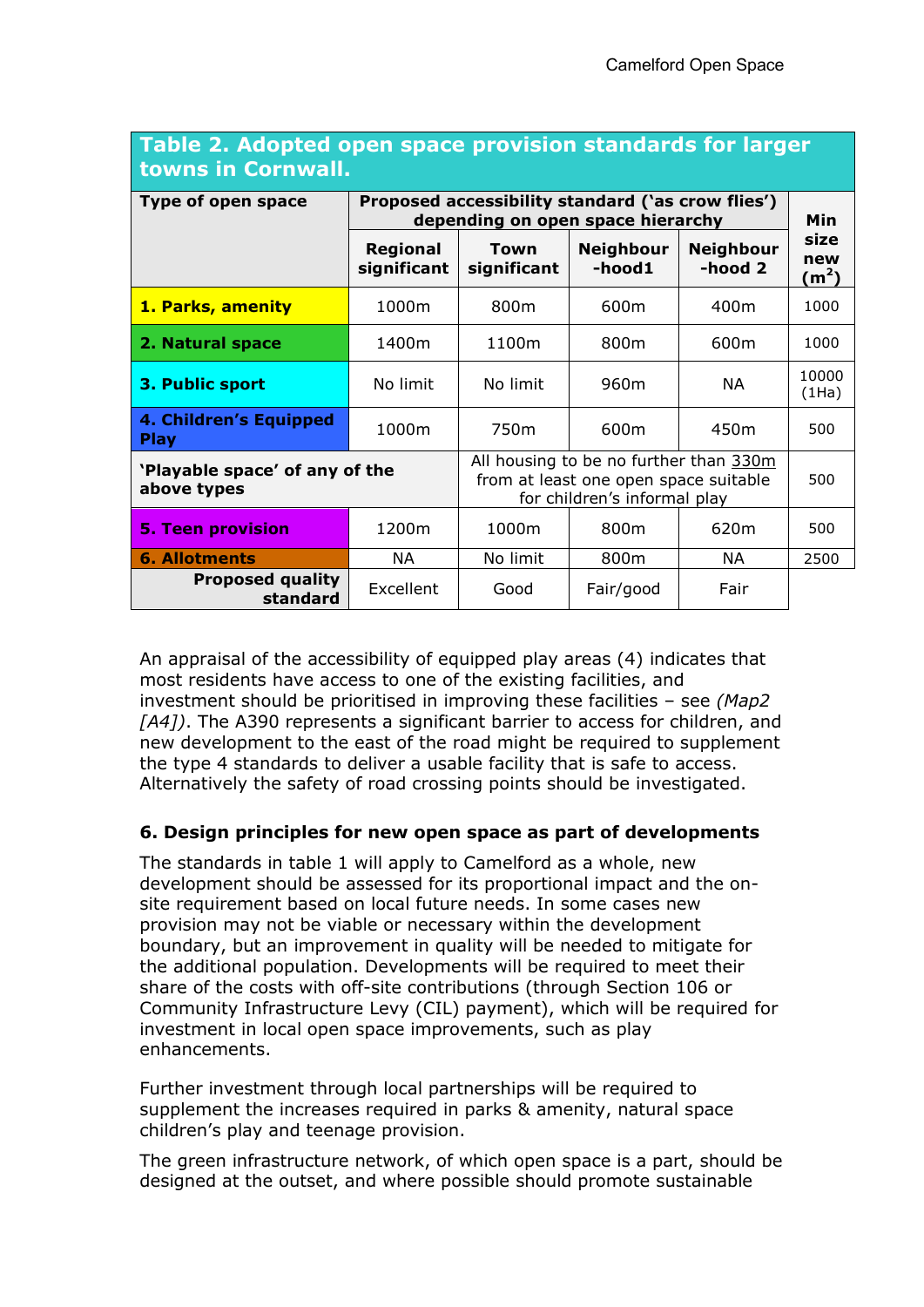access to key local open spaces. Equally open space must in the future provide a greater degree of multifunction with regards to biodiversity, connectivity and hydrology. The Open Space Strategy for Larger Towns in Cornwall contains a set of design principles that relate primarily to the open space function and it is recommended that their use be extended to the rest of the county.

#### **7 Open space provision summary**

Through an evaluation of existing open space provision in Camelford, provision standards have been developed for the quantity, accessibility and quality of six different types of open space required as part of any town or neighbourhood plan. Locations, design principles and types of provision are identified, along with the means of delivering these standards through new development and local partnerships. The work will be finalised in spring 2017 as part of a new open space supplementary planning document, after which it should be updated and reviewed every three years.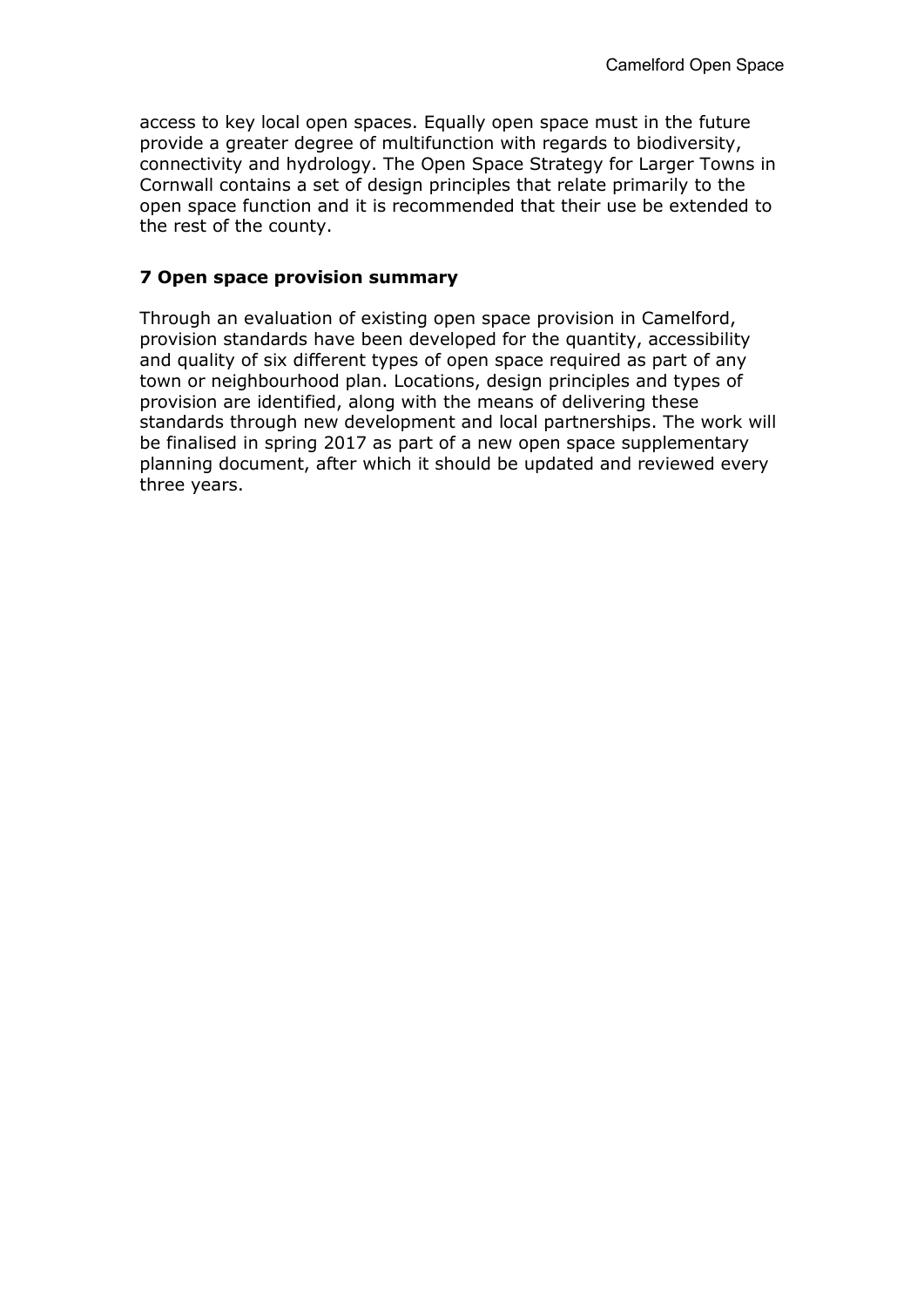## *Appendix1 - Open space type definitions*

| <b>Open Space Type</b><br>& Ref No.                                                                                                                                | <b>Planning Policy</b><br><b>Guidance PPG17</b><br>typology     | Category descriptions likely to be found in Cornwall                                                                                                                                                                                                                                                                                                                                                                                                                                                                                                                                                                                                                                                                                   | Unless adjacent<br>other OS, min.<br>size of space $(m2)$                                  |
|--------------------------------------------------------------------------------------------------------------------------------------------------------------------|-----------------------------------------------------------------|----------------------------------------------------------------------------------------------------------------------------------------------------------------------------------------------------------------------------------------------------------------------------------------------------------------------------------------------------------------------------------------------------------------------------------------------------------------------------------------------------------------------------------------------------------------------------------------------------------------------------------------------------------------------------------------------------------------------------------------|--------------------------------------------------------------------------------------------|
| 1. Parks and<br>gardens; Amenity<br>green space; Civic<br>spaces                                                                                                   | Parks<br>Amenity green space<br>Civic Spaces<br>Public gardens. | Urban parks, 'recreation grounds', 'King George V playing fields' or<br>any decent 'playing fields' with multiple formal uses other than sport.<br>Could contain equipped play areas. Millennium Greens.<br>Informal recreation spaces, landscaped & managed (formally rather<br>than natural) green spaces in and around housing, hospitals, colleges<br>& public buildings. Village greens.<br>Civic and market squares and other hard surfaced areas designed for<br>pedestrians.<br>Highly formalized public gardens, comprising floral displays, seating.                                                                                                                                                                         | >1000<br>>1000<br>>500 These are<br>sometimes relatively<br>small, but highly<br>strategic |
| Natural and semi-natural<br>green spaces<br>2. Natural and<br>semi-natural green<br>spaces, Green<br>corridors, accessible<br>countryside in<br>urban fringe areas |                                                                 | Land that is open to the public that is predominantly managed for<br>nature conservation. Publically accessible nature reserves, woodlands,<br>urban forestry, scrub, heath, grasslands (e.g. commons and coastal),<br>wetlands, open and running water, reservoirs, heritage mine workings<br>and derelict open land and rock areas (e.g. cliffs, quarries and pits).<br>Country Parks - Tehidy & Kitt Hill. Accessible beaches down to Mean<br>Sea Level. Unlike other typologies the majority of the space will not<br>receive regular short grass mowing. Long established & permanent<br>grasslands managed for meadow flora through one or two crops per<br>year or by natural or livestock grazing, accessible beyond any PROW. | >1000                                                                                      |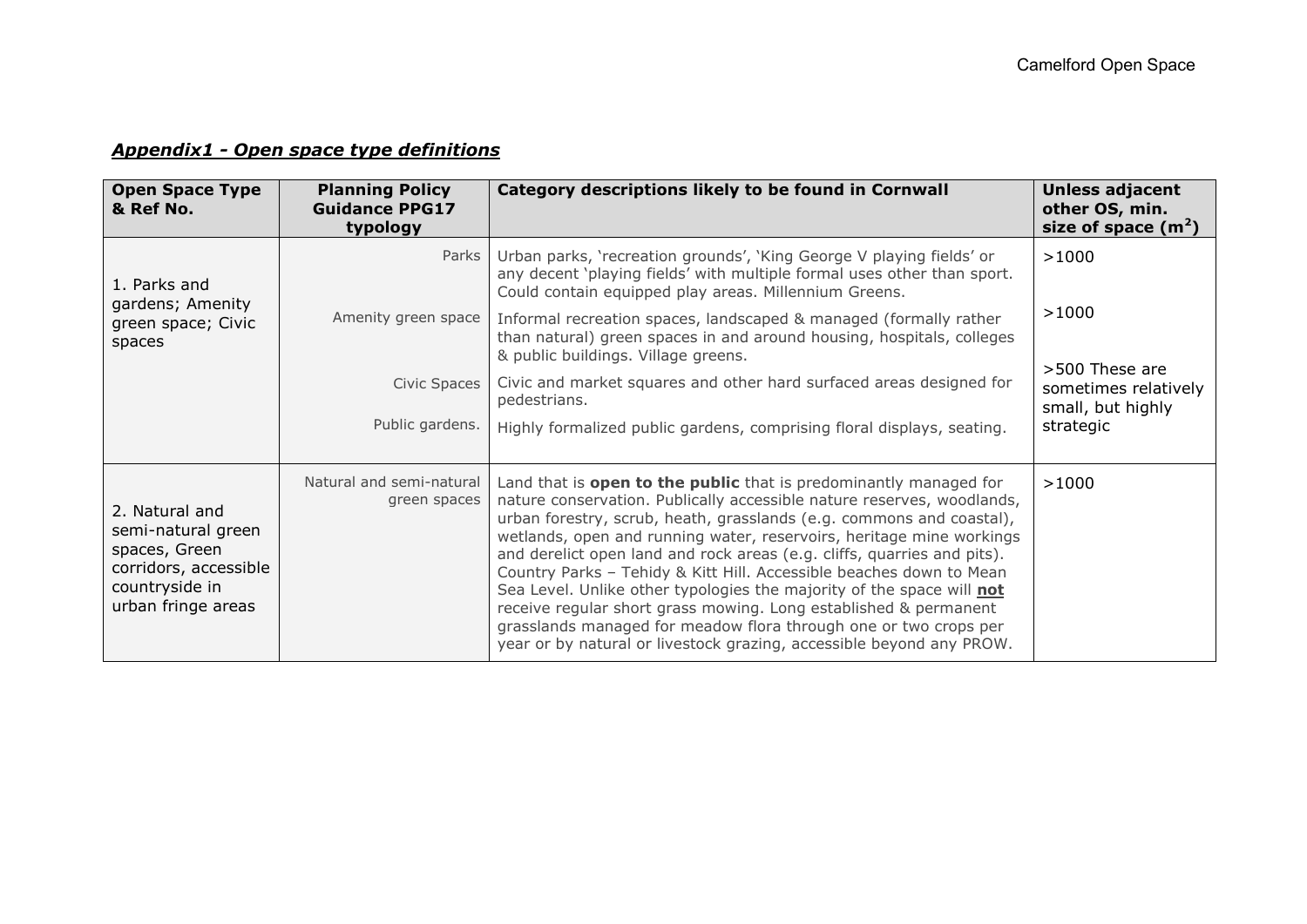| Green Corridors                                 | Riverside and other narrow strips of land associated with public<br>access, bridleways, cycle ways, national trails, former tramways and<br>rights of way.                                                                                                                                                                                          | >500  |
|-------------------------------------------------|-----------------------------------------------------------------------------------------------------------------------------------------------------------------------------------------------------------------------------------------------------------------------------------------------------------------------------------------------------|-------|
| Accessible countryside in<br>urban fringe areas | Generally agricultural or private natural space adjoining housing areas<br>where informal recreation has been established and permitted for at<br>least five years. This is more than a mere public right of way across<br>land, and implies that the public may roam & play throughout the land<br>as long as they adhere to the Countryside Code. | >1000 |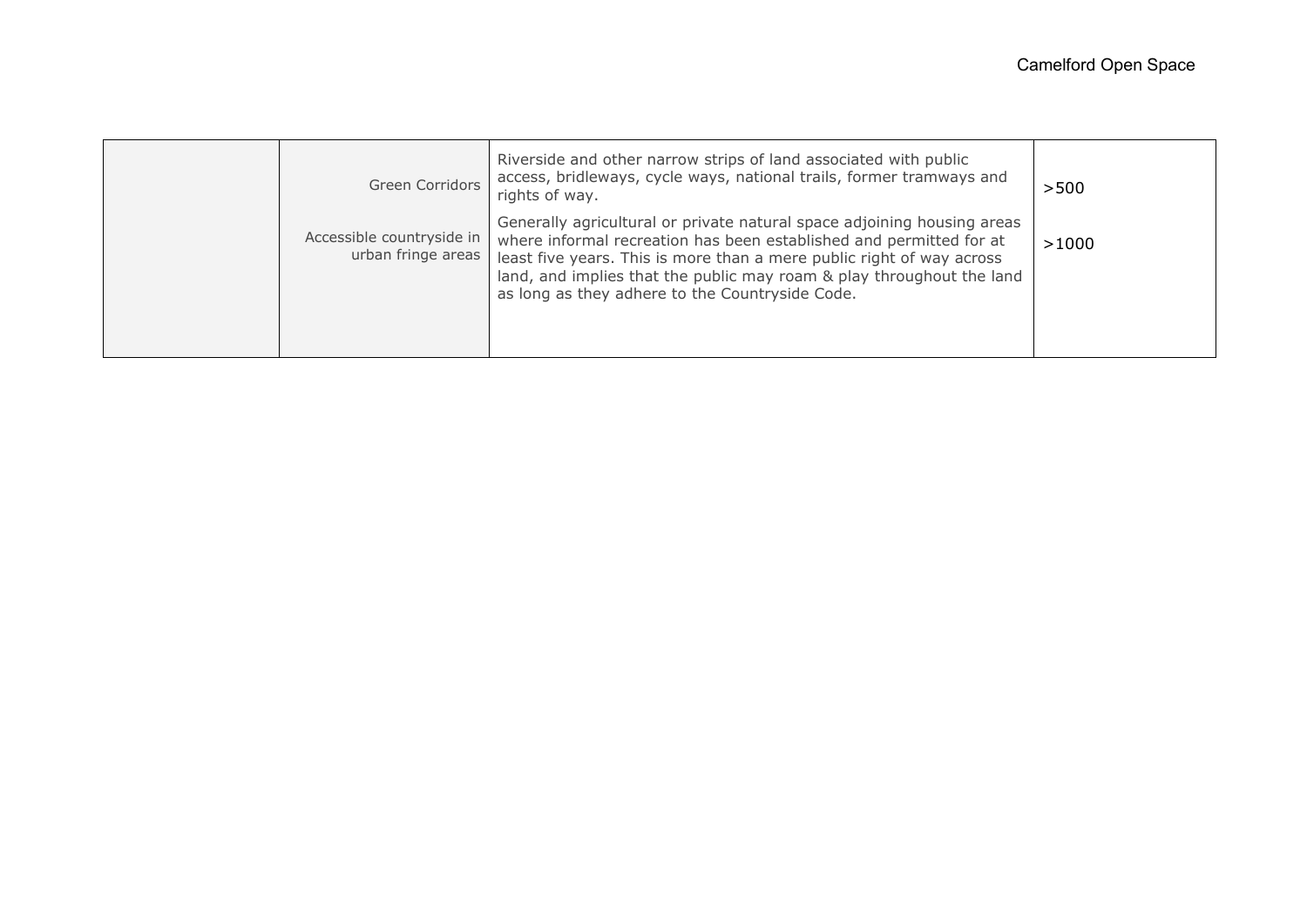| <b>Open Space Type</b><br>& Ref No.                                                     | <b>Planning Policy</b><br><b>Guidance PPG17</b><br>typology                                                                                                                              | Category descriptions likely to be found in Cornwall                                                                                                                                                                                                                                                                                                                                                                                                                                                                                                                                                                                                     | <b>Unless adjacent</b><br>other OS, min.<br>size of space $(m^2)$                                                                 |
|-----------------------------------------------------------------------------------------|------------------------------------------------------------------------------------------------------------------------------------------------------------------------------------------|----------------------------------------------------------------------------------------------------------------------------------------------------------------------------------------------------------------------------------------------------------------------------------------------------------------------------------------------------------------------------------------------------------------------------------------------------------------------------------------------------------------------------------------------------------------------------------------------------------------------------------------------------------|-----------------------------------------------------------------------------------------------------------------------------------|
| 3. Public access<br>sports facilities<br>(outdoor): available<br>for community<br>games | Outdoor sports facilities<br>(with natural or artificial<br>surfaces and either<br>publicly or privately<br>owned)<br>* Here separated based<br>upon accessibility for<br>general public | Seasonal and fixed spaces that are formally used for junior or adult<br>sports leagues and are openly accessible to the public (fees may<br>apply). Outdoor gym equipment. Natural or artificial surfaces and<br>either publicly or privately owned - including tennis courts, sports<br>pitches, athletics tracks and other outdoor sports areas, which may be<br>used for informal recreation when not in sporting use. Public access<br>should be interpreted as available for community use for appropriate<br>sports matches. It might not necessarily mean that the sports ground<br>can be accessed by others for informal uses e.g. dog walking. | >500                                                                                                                              |
|                                                                                         |                                                                                                                                                                                          | Very often these facilities are located within parks or recreation<br>grounds (typology 1), in which case only the formal pitch should be<br>distinguished in this category.                                                                                                                                                                                                                                                                                                                                                                                                                                                                             |                                                                                                                                   |
| 4. Children's play<br>$area - equipped$                                                 | Provision for children                                                                                                                                                                   | Public areas specifically laid out for children's play either comprising<br>landscaping or equipment to provide a range of play opportunities.<br>Free access playgrounds and Adventure Playgrounds (e.g. Gwel-An-<br>Top, Redruth).                                                                                                                                                                                                                                                                                                                                                                                                                     | No minimum for<br>existing. Usually, but<br>not always, part of<br>other open space. In<br>future minimum of<br>500m <sup>2</sup> |
| 5. Provision for<br>teenagers-<br>equipped facilities                                   | Provision for teenagers                                                                                                                                                                  | Public areas specifically laid out for young people such as multi-use<br>games areas (MUGA), wheeled sports & skate parks, outdoor<br>basketball hoops, and informal 'hanging out' areas or teenage<br>shelters. Extreme play equipment aimed primarily at 12-17yrs age<br>group.                                                                                                                                                                                                                                                                                                                                                                        | No minimum for<br>existing. Usually, but<br>not always, part of<br>other open space. In<br>future minimum of<br>500m <sup>2</sup> |
| 6. Allotments,<br>community<br>gardens, and city<br>(urban) farms                       | Allotments, community<br>gardens, and city (urban)<br>farms                                                                                                                              | Local authority or privately operated allotments, community orchards.<br>Permaculture and community food growing initiatives.                                                                                                                                                                                                                                                                                                                                                                                                                                                                                                                            | Non standard small<br>plots & access:<br>$>300m^2$<br>In future minimum of<br>2500m <sup>2</sup>                                  |